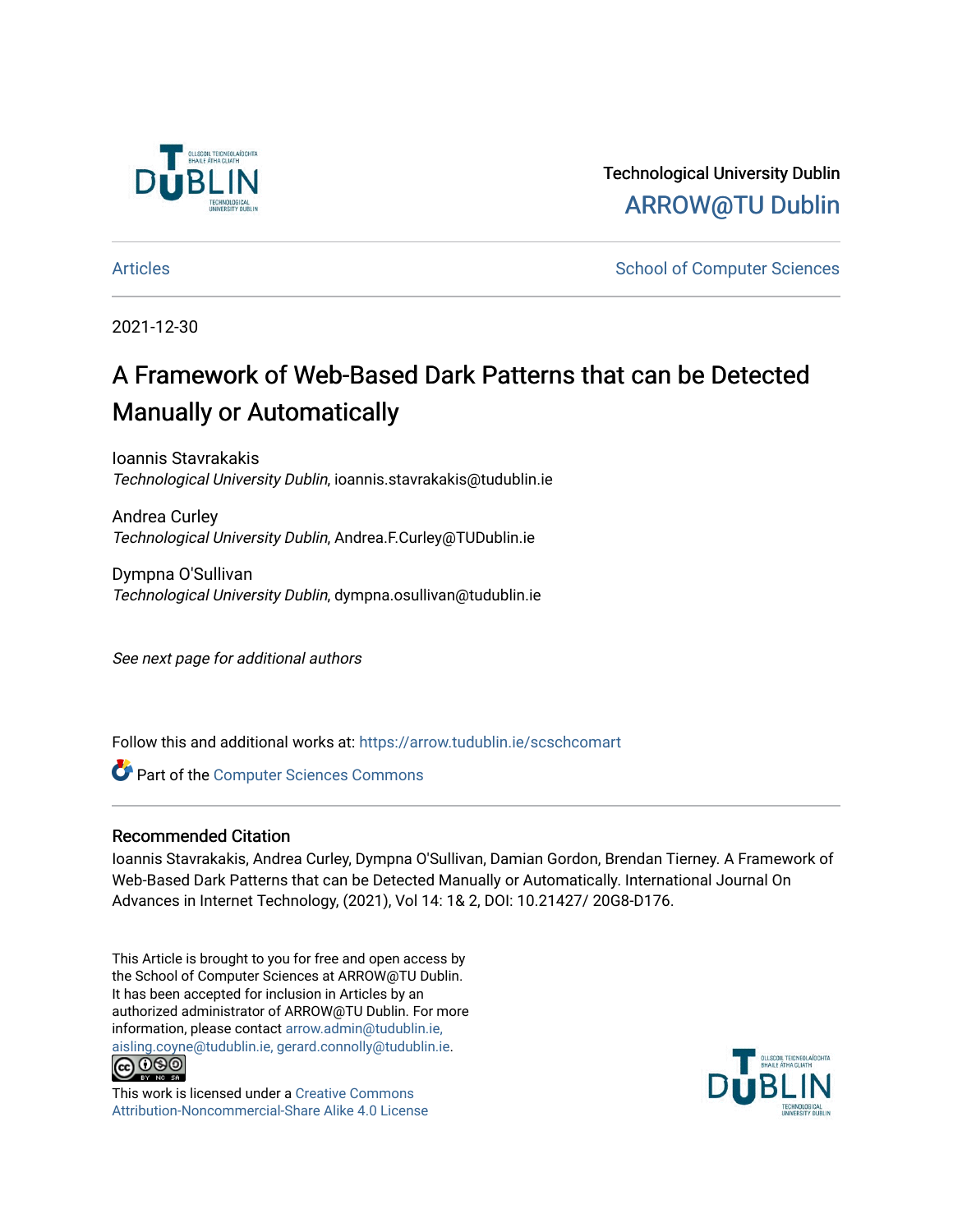## Authors

Ioannis Stavrakakis, Andrea Curley, Dympna O'Sullivan, Damian Gordon, and Brendan Tierney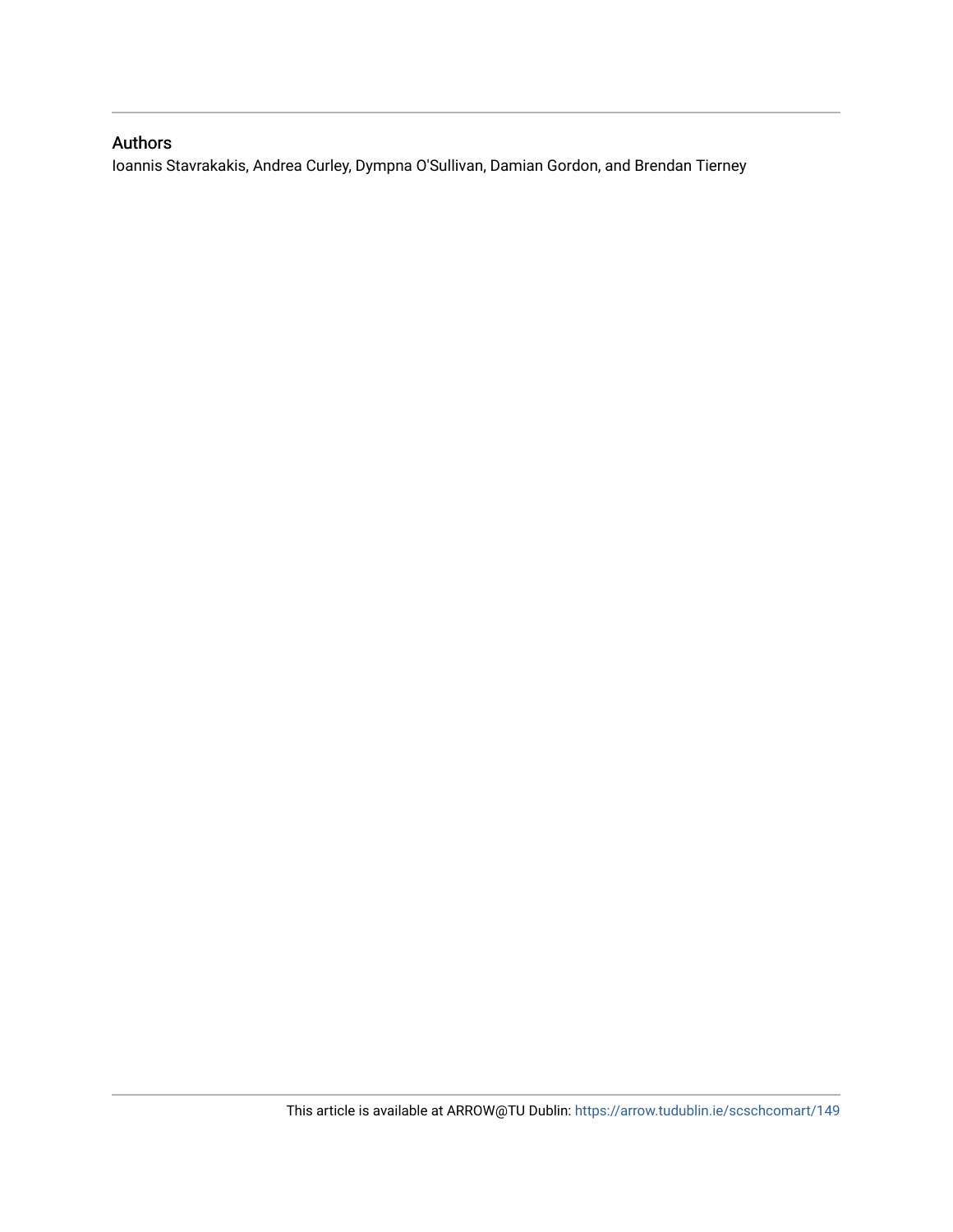## **A Framework of Web-Based Dark Patterns that can be Detected Manually or Automatically**

Ioannis Stavrakakis, Andrea Curley, Dympna O'Sullivan, Damian Gordon, Brendan Tierney

ASCNet Research Group, School of Computer Science, Technological University Dublin, Dublin, Ireland

Εmail: Ioannis.Stavrakakis@TUDublin.ie, Andrea.F.Curley@TUDublin.ie, Dympna.OSullivan@TUDublin.ie, Damian.X.Gordon@TUDublin.ie, Brendan.Tierney@TUDublin.ie

*Abstract***— This research explores the design and development of a framework for the detection of Dark Patterns, which are a series of user interface tricks that manipulate users into actions that they do not intend to do, for example, share more data than they want to, or spend more money than they plan to. The interface does this using either deception or other psychological nudges. User Interface experts have categorized a number of these tricks that are commonly used and have called them Dark Patterns. They are typically varied in their form and what they do, and the goal of this research is to explore existing research into these patterns, and to design and develop a framework for automated detection of potential instances of web-based dark patterns. To achieve this, we explore each of the many canonical dark patterns and identify whether or not it is technically possible to automatically detect that particular pattern. Some patterns are easier to detect than others, and there are others that are impossible to detect in an automated fashion. For example, some patterns are straightforward and use confusing terminology to flummox the users, e.g. "Click here if you do not wish to opt out of our mailing list", and these are reasonably simple to detect, whereas others, for example, sites that prevent users from doing a price comparison with similar products might not be readily detectable. This paper presents a framework to automatically detect dark patterns. We present and analyze known dark patterns in terms of whether they can be either: (1) detected in an automated way (it can be partially or fully), (2) detected in a manual way (it can be partially or fully) and (3) cannot be detected at all. We present the results of our analysis and outline a proposed software tool to detect dark patterns on websites, social media platforms and mobile applications.**

*Keywords-Dark Patterns; User Experience; Digital Ethics; Privacy.*

#### I. INTRODUCTION

Computers and technological applications are now central to many aspects of life and society, from industry and commerce, government, research, education, medicine, communication, and entertainment systems. Computer scientists and professionals from related disciplines who design and develop computer applications have a significant responsibility, as the systems they develop can have wide ranging impacts on society where those impacts can be beneficial but may also at times be negative, thus it cannot be argued that modern technology is value-neutral, as it is clear that it can have both planned and unplanned negative consequences on users.

In this, and previous research [1], we outline and explore the ethical limits of a technology design phenomenon known as "dark patterns". Dark patterns are user interfaces that benefit an online service by leading users into making decisions they might not otherwise make. At best, dark patterns annoy and frustrate users. At worst, they can mislead and deceive users, e.g., by causing financial loss, tricking users into giving up vast amounts of personal data or inducing compulsive and addictive behavior in adults and children. They are an increasingly common occurrence on digital platforms including social media sites, shopping websites, mobile apps, and video games. Although they are gaining more mainstream awareness in the research community, dark patterns are the result of three decades-long trends: one from the world of retail (deceptive practices), one from research and public policy (nudging), and the third from the design community (growth hacking) [2].

 The aim of our work is the development of a framework for classifying web-based dark patterns as to which are readily detectable, and which are not. The framework forms the basis of a software tool that can automatically alert users to the presence of dark patterns on websites, social media platforms and mobile applications. In developing the framework we analysed common documented types of data patterns. We present these dark patterns to the reader and classify each dark pattern using the following taxonomy: (1) A pattern that can be detected in an automated way (either partially or fully); (2) A pattern that can be detected in a manual way (either partially or fully); and (3) A pattern that cannot be detected. In this paper we outline the features and functionality of the proposed tool. This research is part of a larger research project (called Ethics4EU) whose goal is develop a repository of teaching and assessment resources to support the teaching of ethics in computer science courses, supported by the Erasmus+ programme [3].

In Section 2, a review of some of the key literature focusing on what dark patterns are, and why they are so successful. Section 3 looks at the specific collection of dark patterns that will be explored in this research. Section 4 presents the initial framework for the detect of dark patterns, looking at which patterns can be detected automatically, which manually, and which cannot be detected at all. Section 5 outlines some other dark patterns that should also be looked at, and finally, Section 6 presents some conclusions and future work about this research.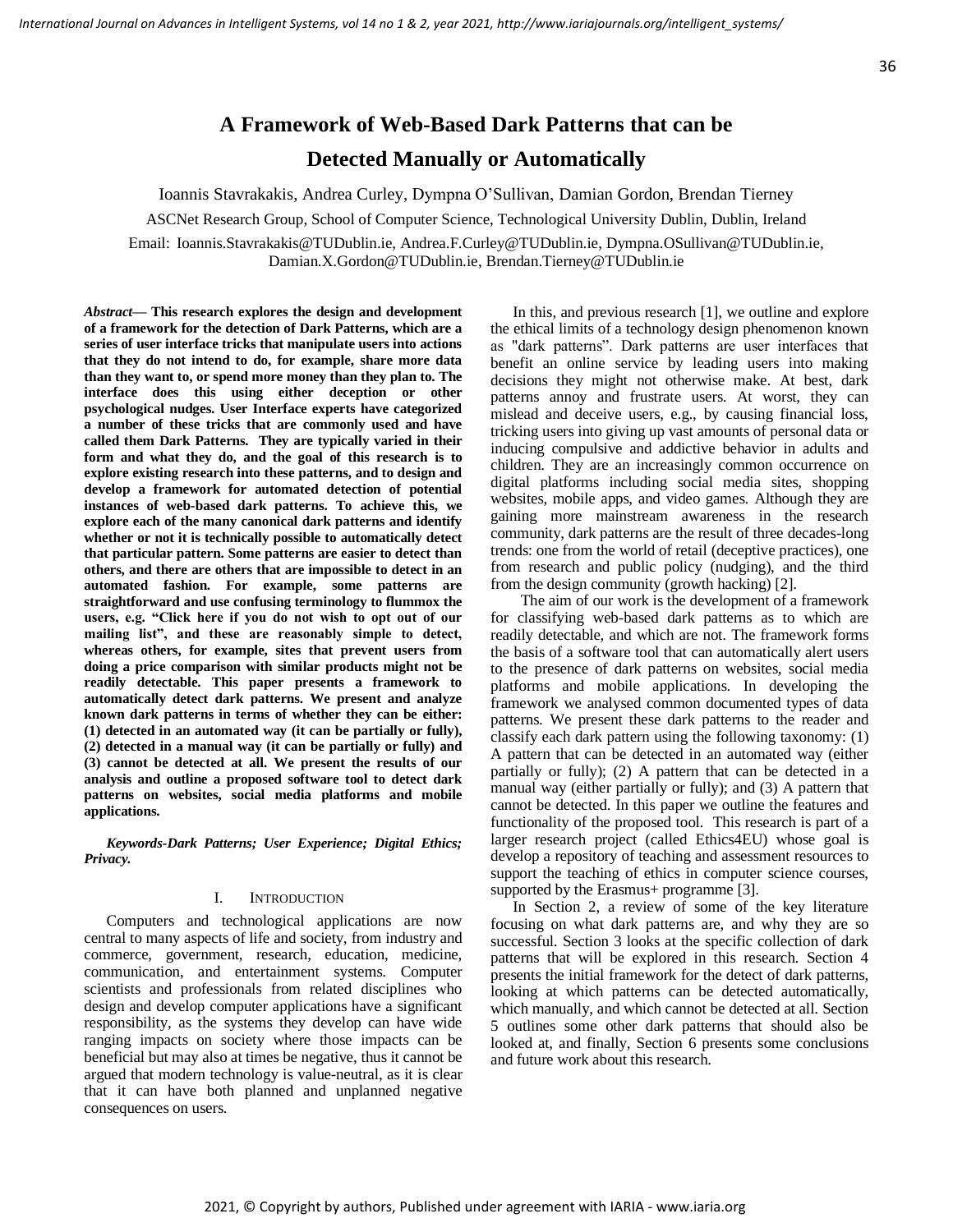#### II. LITERATURE REVIEW

Since the early 1980s computer programmers have used the concept of patterns in software engineering as a useful way of categorizing different types of computer programs. The term dark patterns has been used since 2010 to refer to interface design solutions that intend to deceive users into carrying out undesirable actions [4]. Gray et al. [5] defined dark patterns as "instances where designers use their knowledge of human behavior (e.g., psychology) and the desires of end users to implement deceptive functionality that is not in the user's best interest".

There has been significant research done on dark patterns from the fields of Cognitive Psychology, Usability, Marketing, Behavioural Economics, Design and Digital Media. All this research has led to the abandonment of the rational choice theories for explaining decision making, particularly for matters of privacy [6] and has prompted new examinations that attribute the effectiveness of dark patterns on human cognitive limitations. However, there is still not a universal theoretical explanation of the 'whys' and 'hows' of the effectiveness of dark patterns. For example, Maier [7] argues that manipulation is closely linked to decision making and the latter can be easily influenced through one's emotions and mood leading to decisions lacking rational thought [8].

What is more, according to Kahneman [9] humans are more intuitive than rational thinkers and most of their daily reasoning is performed by their intuition. Below are the main human psychological mechanisms being targeted or exploited by Dark Patterns [10]:

- Nudging, which is based on soft paternalism, positive reinforcement and compliance [11]. Nudging can be and has been used with good intentions in mind and has been proved effective [12][13]. However, because of its proven efficiency, nudging is one of the most common digital manipulation strategies used to mislead users into bad decisions privacy-wise.
- Persuasion techniques built on what Cialdini [14] identifies as the "six basic tendencies of human behaviour" (p. 76). These tendencies namely are: reciprocation, consistency, social validation, liking, authority and scarcity.
- Cognitive biases that fundamentally are information processing limitations of the human mind and are rooted in cognitive heuristic systems [9]. According to Waldman [15] the five most pervasive are: anchoring [16], framing [17], hyperbolic discounting [18][19][20], overchoice [21][22][23] and metacognitive processes such as cognitive scarcity [24] and cognitive absorption [25].
- Cognitive dissonance, an uncomfortable state of mind where one's beliefs and actions are contradictory. Bösch et al. [10] (p. 247) mention "[i]n terms of privacy dark patterns, this process can be exploited by inconspicuously providing justification arguments for sugar-coating user decisions that have negatively affected their privacy".

Although, so far, it appears that the cognitive and psychological factors play a significantly important role on users' failure to protect their privacy when dealing with Dark Patterns, some researchers argue that contextual and social factors are important too. For example, Acquisti et al. [6] claim that incomplete or asymmetric access to information between two agents in a transaction can significantly disadvantage one party leading to problematic decisions. Furthermore, users are not always certain of what they are agreeing to share as the collection of personal data is not always apparent and therefore people remain unaware of what information is collected about them by both private and public organisations [26]. This is usually the norm in digital environments where the user has no control over the design and information processing they are being shown.

On the other hand, research has shown that users, care about their privacy [27], however, the contextual, social and cognitive aspects mentioned earlier lead users to a set of behaviours that are inconsistent to their attitudes towards privacy [15]. Norberg et al. [28] have called this the 'privacy paradox'.

In today's digital environment most digital platforms' provide services seemingly for free. In order for these services to generate revenue they have become dependent on accumulating and processing users' data, oftentimes personal data [29]. According to Zuboff [30] user data is the raw material that produces, what she calls, 'behavioural surplus' which has become a valuable commodity for companies. Behavioural surplus is a powerful tool for predicting user behaviour and many companies use it to influence users into providing more data which leads into a vicious cycle of user data, influence, prediction and so on [31].

Mathur et al. [32] did a meta-analysis of 11,286 shopping websites, and created a taxonomy to try to explain how dark patterns affects user decision-making by exploiting cognitive biases. Their taxonomy has the following characteristics: Asymmetric, Covert, Deceptive, Hides Information, and Restrictive. They found that 11.1% (1254 websites) of the sites had dark patterns, and recommend the development of plug-ins for browsers to help detect these patterns.

Nouwens et al. [33] discuss the growth of Consent Management Platforms (CMPs) which are software systems that manage the interaction between users and the website(s) of an organization, recording (and updating) their privacy preferences, and getting consent for recording interactions with cookies. Crucially these CMPs are compliant with GDPR (the General Data Protection Regulation) however it is still possible for a website to employ Dark Patterns to circumvent GDPR, and almost 90% of the sites with CMPs surveyed were in some way themselves breaching GDPR.

Chromik et al. [34] explore how there is potential for dark patterns to be used in Intelligent Systems. An intelligent system is computer system with an embedded artificial intelligence that can work to solve well-defined tasks, e.g. object recognition, medical diagnosis, language translation. As a consequence of GDPR, these systems must be able to provide some explanation as to how they came to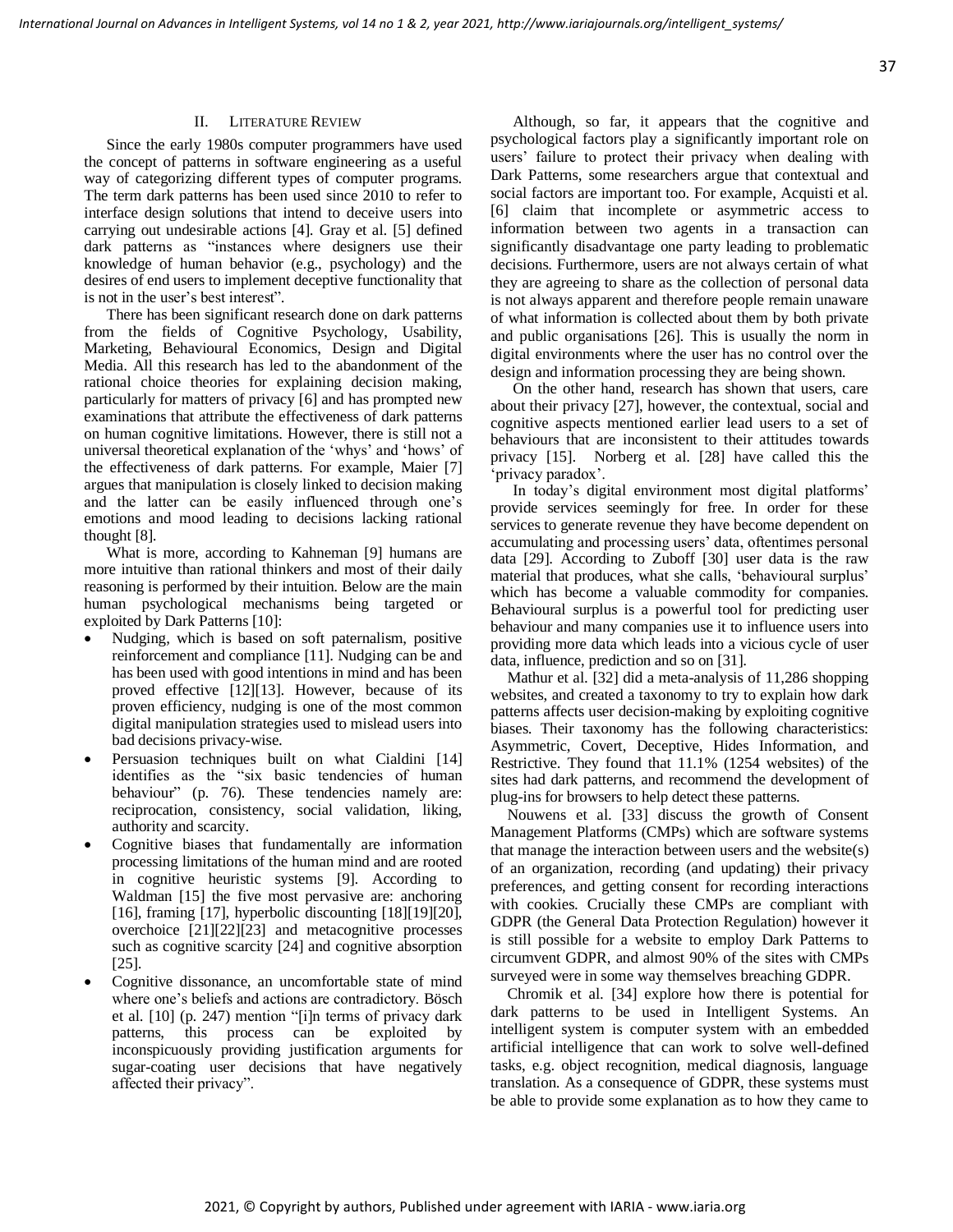specific decisions. Some intelligent systems incorporate explanation facilities to support users in understanding decisions. However, this paper discusses the possibility of Intelligent Systems using Dark Patterns in conveying these explanations to get further data from the users. For example, the system could use a Dark Pattern to collect valuable user data under the pretext of explanation. So, the user might be forced to provide additional personal information (e.g., social connections) before receiving personalized explanations. Otherwise, the user would be left off with a generic high-level explanation.

Di Geronimo et al. [35] explore the use of Dark Patterns in mobile apps. They looked at 240 popular mobile apps and explored whether or not these apps included any dark patterns. Their analysis showed that 95% of the apps they reviewed included one or more Dark Patterns, with an average of 7.4 malicious designs per app, with a standard deviation of 5. Almost 10% of the apps included 0, 1, or 2 Dark Patterns (N=33), 37% of the apps contained between 3 to 6 Dark Patterns (N=89), while the remaining 49% included 7 or more ( $N=118$ ). They also conducted an online experiment with 589 users on how they perceive Dark Patterns in such apps. Overall, the majority of our users did not spot malicious designs in the app containing Dark Patterns (55%), some were unsure (20%), and the remaining found a malicious design in the app (25%). But they found that most users did perform better in recognizing malicious designs if informed on the issue.

Grassl et al. [36] looked at cookie consent requests in the context of Dark Patterns to explore whether or not they undermine principles of EU privacy law. They undertook two online experiments where they investigated the effects of common design nudges on users' consent decisions and their perception of control over their personal data in these situations. In the first experiment  $(n = 228)$  they explored the effects of dark patterns to encourage the participants to select the privacy-unfriendly option, and the experiment revealed that most people agreed to all consent requests regardless of dark patterns. The research indicated that the dark patterns made no difference to the participants' behaviour. The first experiment, also showed that despite generally low levels of perceived control, obstructing the privacy-friendly option led to more rather than less perceived control for the participants. In the second experiment ( $n = 255$ ) the participants we presented with patterns to select the privacy-friendly option (bright patterns). The bright pattern did succeed in swaying people effectively towards the privacy-friendly option. The second experiment also looked at the perceived control of the participants, and it found that it stayed the same compared to Experiment 1. Overall, the researchers concluded about Experiment 1 that whether the participants were presented with a dark pattern or not, they have been conditioned by years of practice to consent, and therefore they concluded that the EU's consent requirement for tracking cookies does not work as intended.

Dark patterns are only just beginning to emerge as a topic in the software development literature. In 2021 Kollnig et al. [37] reported in the development of a functional prototype that allows users to disable dark patterns in apps selectively. This differs from our approach where we are developing a comprehensive framework for identifying dark patterns across a range of platforms, from apps to websites.

Chugh and Jain [38] looked at dark patterns from the perspective of consumer protection as well as their impact on democratic political processes. The researchers distinguish between dark patterns and persuasive advertisements, classifying dark patterns as being manipulative, whereas persuasive advertisements merely attempt to influence people to revise their preferences. They see two major issues with dark patterns, (1) users are typically unaware that they are interacting with dark patterns, and are, therefore, unable to safeguard themselves against the effects of these patterns, and (2) market forces and market competition don't seem to be penalizing organizations for using these patterns. Therefore, they recommend that legislation and regulations are necessary to combat these patterns.

Bongard-Blanchy et al. [39] explored the impact of dark patterns on end-users by surveying 406 individuals. They found that although the participants were aware of the type of manipulative techniques that online services use to impact their online behaviour, they are nonetheless unable to combat their impact. The researchers advocate a multi-faceted approach to addressing these issues, including raising awareness and educating people about the different patterns and how they work, concomitant with this approach, the researchers propose that the users are presented positive information that will encourage them to avoid engaging with new patterns and to cease engaging with existing patterns, e.g. the user could be made aware of how much time they spend engaging with infinite scrolling systems, and they could be reminded that they could be using that time for more enjoyable activities. They also advocate targeting the educational initiatives about patterns based on age-groups and other demographics, and finally they suggest that a combination of strong legal penalties and regulations are needed, as well as new software tools to help detect and highlight the existence of these patterns. However, they do note that some pattens may be more readily detectable in an automated fashion than others.

#### III. PATTERN DESCRIPTIONS

A vital step in developing the web-based Dark Patterns Framework is to clearly define each pattern and to categorize the patterns into themes. In the research literature previously discussed there is some variance as to the exact meaning of each pattern, therefore below we present definitions that attempt to be as inclusive as possible to the range of definitions for each pattern, but always prioritizing the original canonical definitions developed by the pioneer of dark patterns - user experience designer Harry Brignull [4].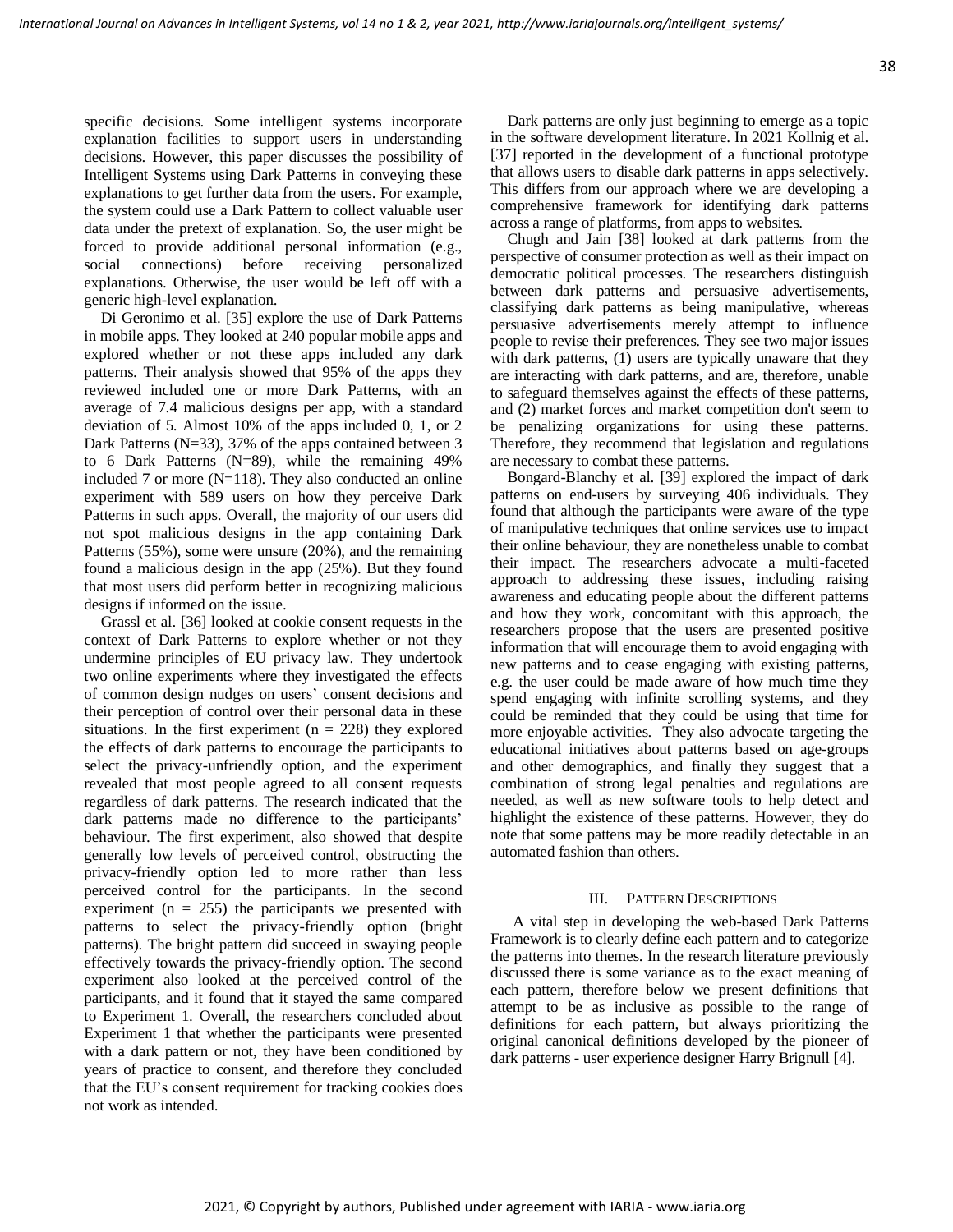- *A. Sneaking*
- Sneak into Basket: When purchasing a product, an additional item is added into the basket, usually the new product is added in because of an obscured opt-out button or checkbox on a previous page. Detection of this pattern is challenging since there may be legitimate reasons for a site to add new items into a shopping basket (e.g. taxes), therefore, automated detection may not be possible, but nonetheless it would still be possible to manually highlight changes in cost, and let the shopper decide if the additional items are valid.
- **Hidden Costs:** When reaching the last step of the checkout process, some unexpected charges have appeared in the basket, e.g. delivery charges, etc. Detection of this pattern is challenging since there may be legitimate reasons for a site to add new items into a shopping basket (e.g. taxes), therefore, automated detection may not be possible, but nonetheless it would still be possible to manually highlight changes in cost, and let the shopper decide if the additional items are valid.
- *B. Misdiretion*
- **Trick Questions:** Often found when registering for a new service. Typically, a series of checkboxes are shown, and the meaning of checkboxes is alternated so that ticking the first one means "opt out" and the second means "opt in". Detection of this pattern is possible at least partially because it is possible to detect pre-ticked checkboxes, and to search for phrases like "opt out" and "opt in".
- **Misdirection**: When the design purposefully focuses users' attention on one thing in order to distract their attention from another, for example, a website may have already undertaken a function and added a cost to it, and the opt out button is small. Detection of this pattern is extremely challenging as there is such a significant variation in how the pattern is implemented on different sites.
- **Confirmshaming**: This involves guilting the user into opting into something. The option to decline is worded in such a way as to shame the user into compliance, for example, "No thanks, I don't want to have unlimited free deliveries". Detection of this pattern is extremely challenging as there is such a significant variation in how the pattern is implemented on different sites.
- **Disguised Ads**: Advertisements that are disguised as other kinds of content or navigation, in order to get you to click on them, for example, advertisements that look like a "download" button or a "Next >" button. Detection of this pattern is possible at least partially because it is possible to detect buttons on a webpage. And by using either the ALT tags or OCR to determine

the purpose of the button, and then to look at whether it links internally, or to an external site.

- *C. Obstruction*
- **Roach Motel:** When users find it easy to subscribe to a service (for example, a premium service), and find it is hard to get out of it, like trying to cancel a shopping account. Detection of this pattern is possible because it is possible to search for "activate" or "subscribe" links or buttons, that have no reciprocal "deactivate" or "unsubscribe" links or buttons.
- *D. Forced Action*
- **Forced Continuity:** When a user gets a free trial with a service comes to an end and their credit card silently starts getting charged without any warning, and there isn't an easy way to cancel the automatic renewal. Detection of this pattern is extremely challenging as there is such a significant variation in how the pattern is implemented on different sites.
- *E. Variegations*
- **Privacy Zuckering:** Tricking users into sharing more information than they intended to, for example, Facebook privacy settings were historically difficult to control. Detection of this pattern is extremely challenging as there is such a significant variation in how the pattern is implemented on different sites.
- **Price Comparison Prevention:** The retailer makes it hard for you to compare the price of an item with another item, so you cannot make an informed decision. Retailers typically achieve this by creating different bundles where it is not easy to work out the unit price of the items within the bundles. Detection of this pattern is challenging since it may not be obvious (or clearly labelled) if the products are in different bundles, but it will be possible to manually highlight packaging types, and let the shopper decide if there are any issues.
- **Bait and Switch:** The user sets out to do one thing, but a different, undesirable thing happens instead, for example, Microsoft's strategy to get users to upgrade their computers to Windows 10. Detection of this pattern is extremely challenging as there is such a significant variation in how the pattern is implemented on different sites.
- **Friend Spam:** The product asks for users for their email or social media permissions to spam all their contacts. Detection of this pattern is possible since the HTML in the website can be analyzed to determine if the site asked for email or social media permissions.

•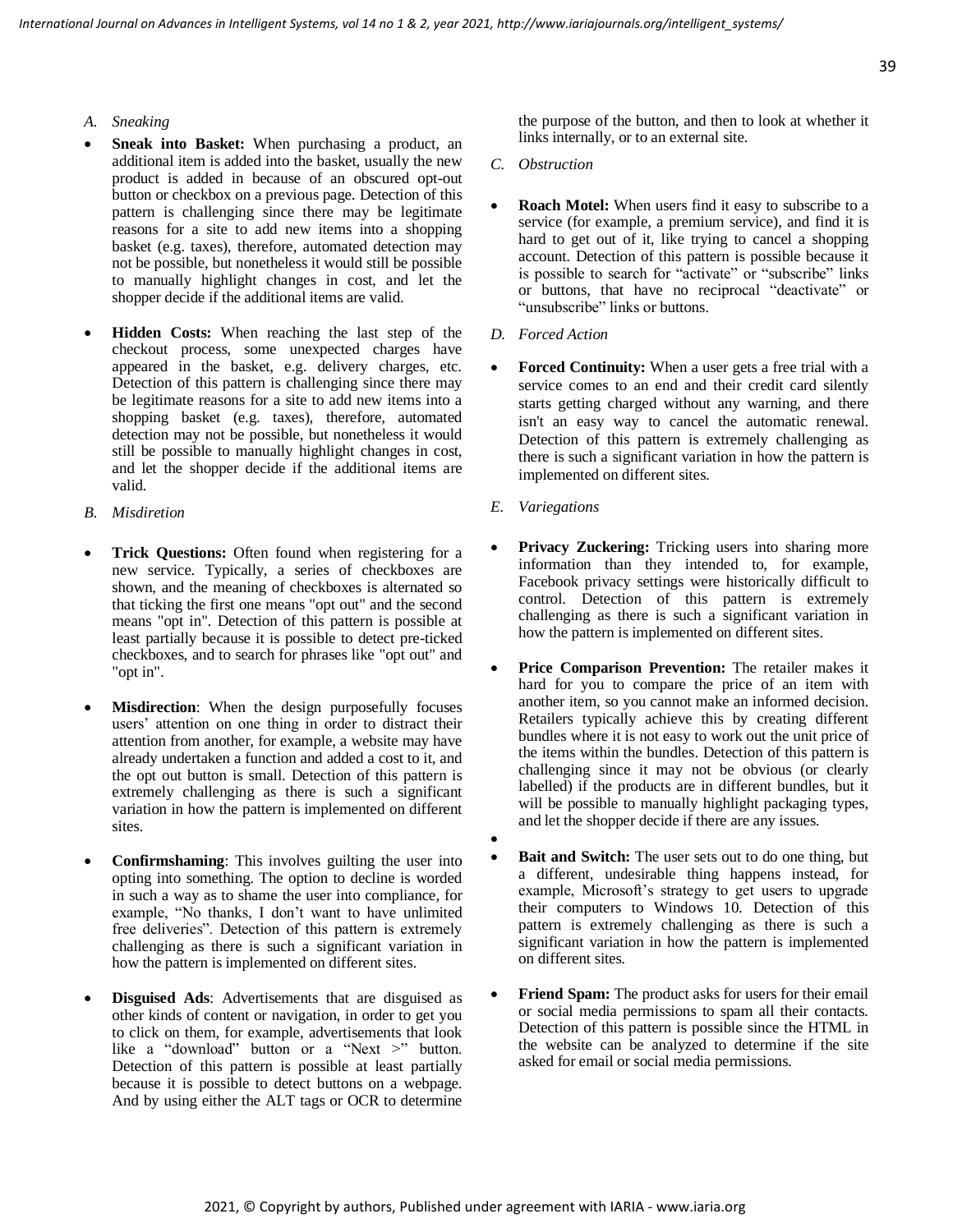#### *F. Beyond Brignull*

UX researcher Reed Steiner [40] added six patterns:

- **Fake Activity:** On a commercial website, when the page says "three other people are viewing this item right now" this may not be a fully truthful claim. Detection of this pattern is possible at least partially because it is possible to search for phrases such as "other people are viewing this item now" and warn the shopper of this pattern.
- Fake Reviews: Research shows that several reviews and testimonials are fake, and exact matches with different customer names can be found on several sites. Detection of this pattern is challenging, but it may be possible to take reviews from the current site, and manually search for them on other similar sites.
- Fake Countdown: Some online purchases include countdown timers, in most cases countdown timers only add urgency to a sale. Detection of this pattern is possible at least partially because it is possible to search for phrases such as "offer ends in" or "countdown" and warn the shopper of this pattern.
- **Ambiguous Deadlines:** Some online purchases indicate that a product is only on sale for a limited amount of time, but don't mention a specific deadline. Detection of this pattern is possible at least partially because it is possible to search for phrases such as "for a limited amount of time" and warn the shopper.
- **Low Stock Messages**: Sometimes sites claim that they are low on a particular item. Detection of this pattern is possible at least partially because it is possible to search for phrases such as "only" and "units left" and warn the shopper of this pattern.
- **Deceptive High Demand:** This is similar to the low stock messages. Detection of this pattern is possible at least partially because it is possible to search for phrases such as "in demand" and "in high demand" and warn the shopper of this pattern.

#### IV. DEVELOPING THE FRAMEWORK

With these definitions established, it becomes possible to categorize the patterns into one of three classifications:

- (1) A suspected pattern that can be detected in an automated way (partially or fully) based on the text, images or HTML in a webpage or website.
- (2) A suspected pattern that can be detected in a manual way (partially or fully) based on the text, images or HTML in a webpage or website.

(3) A suspected pattern that cannot be detected, based on the fact that there is so much variation in either how the pattern is defined or in how the pattern is implemented.

 As all of the researchers involved in this project are teaching on an MSc in Data Science, they have knowledge of a wide range of detection techniques, therefore, a Morphological Matrix approach [41] was undertaken, whereby a table was created listing all of the pattern types on the Y-axis, and listing a range of detection techniques on the X-axis (HTML Parsing, Computational Linguistics, Image Processing, Machine Learning, Data Mining, Compiler Design, Regular Expressions) and a series of three online brainstorming sessions were held to identify which patterns might be detectable using which techniques (if any). To help reach a shared understanding of the patterns, not only were definitions of each pattern shared and discussed, but also images from over 100 websites with dark patterns from the Mathur et al. [32] dataset were presented and discussed. Of all patterns discussed, there was general consesus as to which aspects of patterns could be detected, and to what extent that detection was possible. The full framework is presented below in Table 1 where each pattern presented in Section III is classified as to how it can be detected, as well as some detail as to how such a pattern can be detected (if it can) as shown in the *Rationale* column.

 Patterns that can be detected automatically will typically have terms in them such as "opt-in", "activate", or "subscribe". These, and other indicators such as the placement or configuration of images, or in the formulation of the HTML tags, allow for the automated detection of dark patterns. In contrast, there are some web-based activities or transactions that cannot, in and of themselves, be automatically detected, but are sufficiently indicative to suggest the presence of a dark pattern. In these cases the framework proposes the development of an ancillary (or appurtenant) window to highlight to the users that there may be something suspicious occurring in the transaction that they are undertaking. Finally, it is worth noting that, there are some patterns that cannot readily be detected, but may be reported using the reporting feature of the system.

The patterns beyond Brignull canon is the only one where it may be possible to do some form of automated detection on all of the patterns (Fake Activity, Fake Reviews, Fake Countdown, Ambiguous Deadlines, Low Stock Messages, Deceptive High Demand). This may be because these patterns focus almost exclusively on textbased enticements to encourage users to purchase content, and because they use text, it is possible to do searches for specific phrases, for example, "offer ends in", "for a limited amount of time" or "in high demand". The one pattern that is slightly different from the others is the Fake Reviews, where instead of searching for a particular phrase on the webpage, we use the entire review to search for that exact same review (or a similar review) on other sites.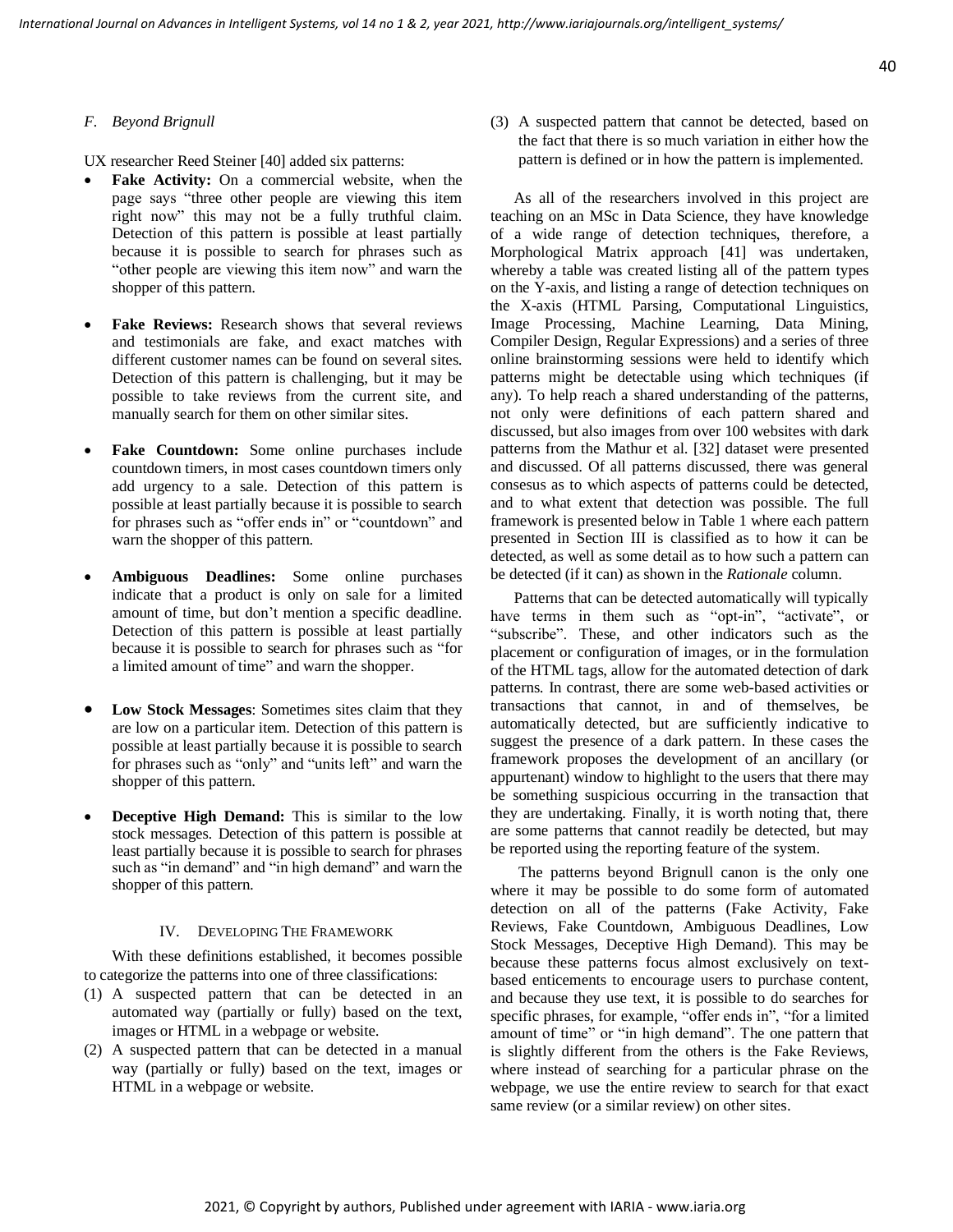| <b>Category</b>                  | <b>Pattern</b>                 | <b>Detection</b>         | Rationale                                                                                                   |
|----------------------------------|--------------------------------|--------------------------|-------------------------------------------------------------------------------------------------------------|
| <b>Sneaking</b>                  | <b>Sneak into Basket</b>       | Manual<br>(fully)        | Highlight changes in cost                                                                                   |
|                                  | <b>Hidden Costs</b>            | Manual<br>(fully)        | Highlight changes in cost                                                                                   |
| Misdirection                     | <b>Trick Questions</b>         | Automated<br>(partially) | Look for phrases like "opt-in" and "opt-out", as well as pre-ticked<br>checkboxes                           |
|                                  | Misdirection                   | Cannot be<br>detected    | There is too much variation in how this pattern is implemented.                                             |
|                                  | Confirmshaming                 | Cannot be<br>detected    | There is too much variation in how this pattern is implemented.                                             |
|                                  | Disguised Ads                  | Automated<br>(partially) | Look for buttons (noting colour and size) and see which ones link to<br>external sites.                     |
| <i><b>Obstruction</b></i>        | Roach Motel                    | Automated<br>(fully)     | Look for sites with "activate" or "subscribe" links or buttons but with no<br>"deactivate" or "unsubscribe" |
| Forced<br>Action                 | Forced<br>Continuity           | Cannot be<br>detected    | There is too much variation in how this pattern is implemented.                                             |
| Variegations                     | Privacy<br>Zuckering           | Cannot be<br>detected    | There is too much variation in how this pattern is implemented.                                             |
|                                  | Price Comparison<br>Prevention | Manual<br>(fully)        | Highlight if products are displayed with different units of the product                                     |
|                                  | Bait and Switch                | Cannot be<br>detected    | There is too much variation in how this pattern is implemented.                                             |
|                                  | Friend Spam                    | Automated<br>(partially) | Check if the site asks for email or social media permissions, and notify<br>users.                          |
| <b>Beyond</b><br><b>Brignull</b> | Fake Activity                  | Automated<br>(partially) | Look for phrases like "other people are viewing this item now".                                             |
|                                  | <b>Fake Reviews</b>            | Manual<br>(partial)      | Select the review and search for it on other sites.                                                         |
|                                  | Fake Countdown                 | Automated<br>(partially) | Look for phrases like "offer ends in" or "countdown"                                                        |
|                                  | Ambiguous<br>Deadlines         | Automated<br>(partially) | Look for phrases like "for a limited amount of time"                                                        |
|                                  | Low Stock<br>Messages          | Automated<br>(partially) | Look for phrases like "only" and "units left"                                                               |
|                                  | Deceptive High<br>Demand       | Automated<br>(partially) | Look for phrases like "in demand" and "in high demand"                                                      |

TABLE I. DARK PATTERNS DETECTION FRAMEWORK

Some patterns will have words or images that make them easy to identify ("opt in", "offer ends soon", "in demand", etc.) and therefore we can say that they are automatically detectable (either partially or fully). And, in contrast, some patterns are implemented in such a range of different ways depending on the particular interface (and the definitions of some patterns vary in different research literature), that they are impossible to consistently detect, so we classify these as "Cannot be detected". Other patterns require human judgement, such as determining if using preticked checkboxes is being deceptive, or if the site is asking for security permissions, and so we classify these as being detectable manually (either partially or fully). To help recognise the patterns that can potentially be manually detected, the proposed system will allow the user to display an ancillary window that will help highlight some potential issues of concern on a given webpage or website. The new window can display things like:

- The percentage of the webpage that is visible in the browser window, to ensure the user is aware that there may be instructions or options that are not visible on the current page, but are elsewhere on the page.
- The total number of checkboxes on the page, and the number that are pre-ticked.
- The total number of radio buttons on the page, and the number that are pre-ticked.
- The shopping basket total, that will be zero if there are no items.
- A "fake review detection" tool that allows a user to select the text of a review, and to automatically search for that text elsewhere on the web.
- Highlight the number of links on the page, noting which are from text and which from images (to help detect potential Disguised Ads).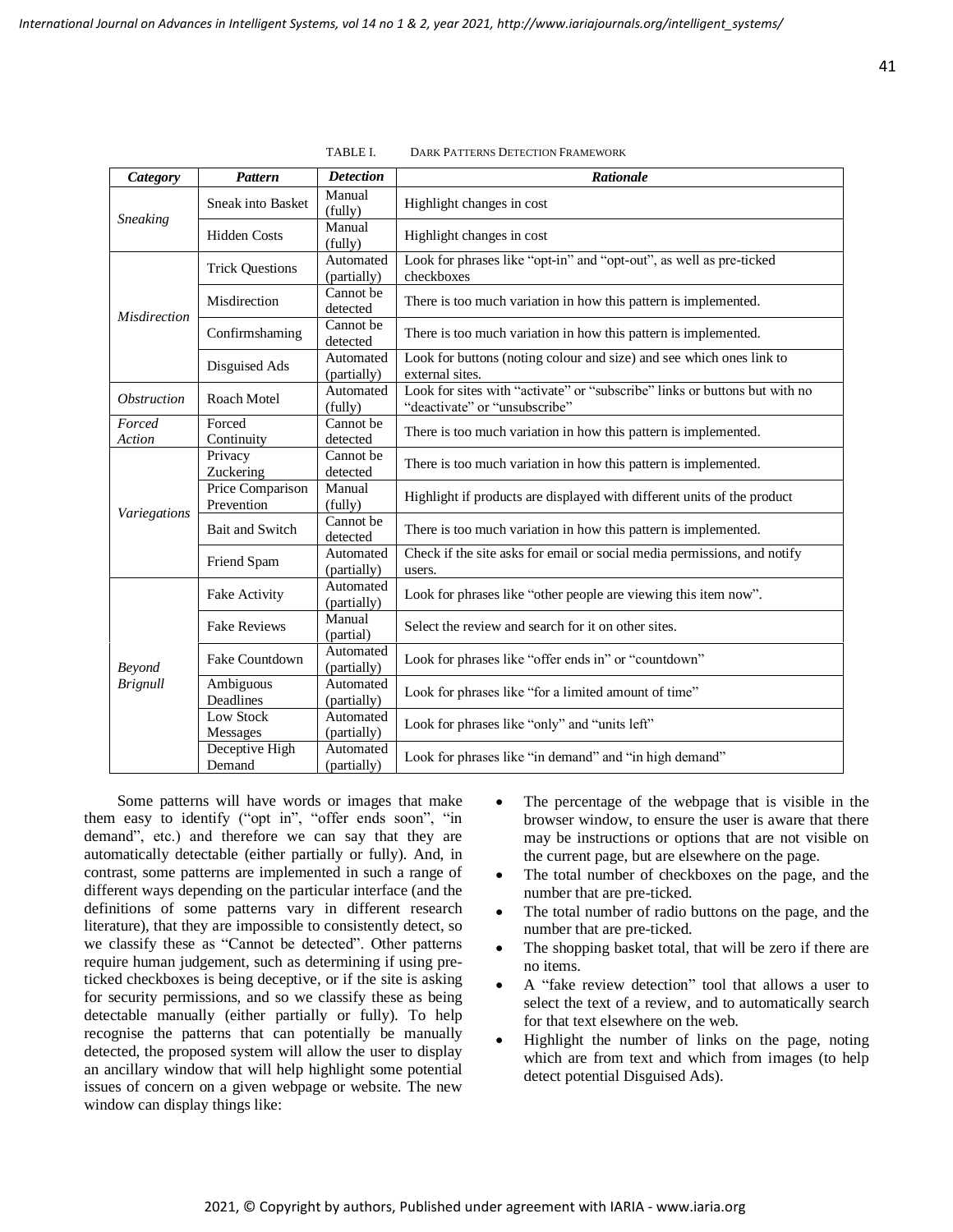- Highlight which tick boxes or radio buttons are concerned with privacy issues, looking for words such as "privacy" or "GDPR".
- Indicate if the current webpage or website has already been reported as having a dark pattern.

Further, to help users locate suspected dark patterns on a webpage, the system will provide two modes of operation:

- (1) where the system highlights all of the areas on that webpage to show suspected patterns on the page with suitable pointers, and
- (2) if the user clicks on a particular type of issue on the auxiliary window, only those areas on the page will be highlighted, for example, if the user selects the "Radio Buttons" section of the panel, then all of the radio buttons on the webpage will be highlighted with pointers.



Figure 1. Appurtenant Window with Page Details

Two additional elements of the proposed system are the Reporting and Educational features:

- The *Reporting Feature* is designed to compensate for the fact that some patterns are difficult (or impossible) to detect, and it will allow users to record and report websites and webpages that they suspect have dark patterns. For example, if a user feels that they have been a victim of Forced Continuity, they can report the webpage or website, and indicate which pattern they feel is present.
- The *Educational Feature* which is designed to educate the users on each of the main dark patterns, as well as the variation among different researchers. This feature will help the users appreciate why they are being

warned about a particular feature on a website as well as giving them sufficient information to allow them to accurately categorize patterns that they encounter if they wish to report them. It is envisioned that a central part of this feature will consist of a series of videoed micro-lessons.

#### V. IMPLEMENTATION AND LIMITATIONS

The goal of this research is to define a collection of dark patterns, and to explore whether or not it is possible to develop a framework to detect these dark patterns - in an automated way, a manual way, or not at all. The detection process not only categorizes whether each pattern is detectable, but it also describes to what extend it is detectable, and suggests some ways it might be detected. The development process of framework was as a result of the brainstorming sessions, and these crucially categorized the patterns into three groupings:

- 1. Automated Detection ("Disguised Ads", "Friend Spam", "Roach Motel" and "Trick Questions")
- 2. Manual Detection ("Hidden Costs", "Price Comparison Prevention", "Sneak into Basket")
- 3. Cannot be Detected ("Bait and Switch", "Confirmshaming", "Forced Continuity", "Misdirection", "Privacy Zuckering")

To help confirm the analysis process, an initial prototype system has been developed using the Python programming language which provides ample software libraries for web crawling and web scraping, specifically the HTMLparser and URLopen libraries were used in this case. The system was developed as a plug-in for the Google Chrome browser and was able to detect four patterns were selected to be implemented, "Trick Questions", "Roach Motel", "Friend Spam", and "Low Stock Messages" were chosen as they are the most straightforward to implement, since that have been classified as "Automated (partial)" and "Automated (fully)" in the above table. These four were implemented, and were tested using over 60 of the dark patterns from the Mathur et al. [28] dataset, and the prototype was able to successfully detect all three of these patterns, each with significant variation. Three key takeaways from the prototype development process were as follows:

1. When testing the prototype system with some users it became evident that the terminology itself was proving to be a barrier to understanding the purpose of the system. Although the participants had experienced the phenomena of being pressured into purchasing goods online, the term "Dark Patterns" was unfamiliar to them, and two of the names of the patterns: "Roach Motel" and "Friend Spam" were equally opaque to the users, proving to be moreso confusing that enlightening. Future development will change some of the terms to more descriptive one, including changing "Dark Patterns Detector" to "Online Shopping Tricks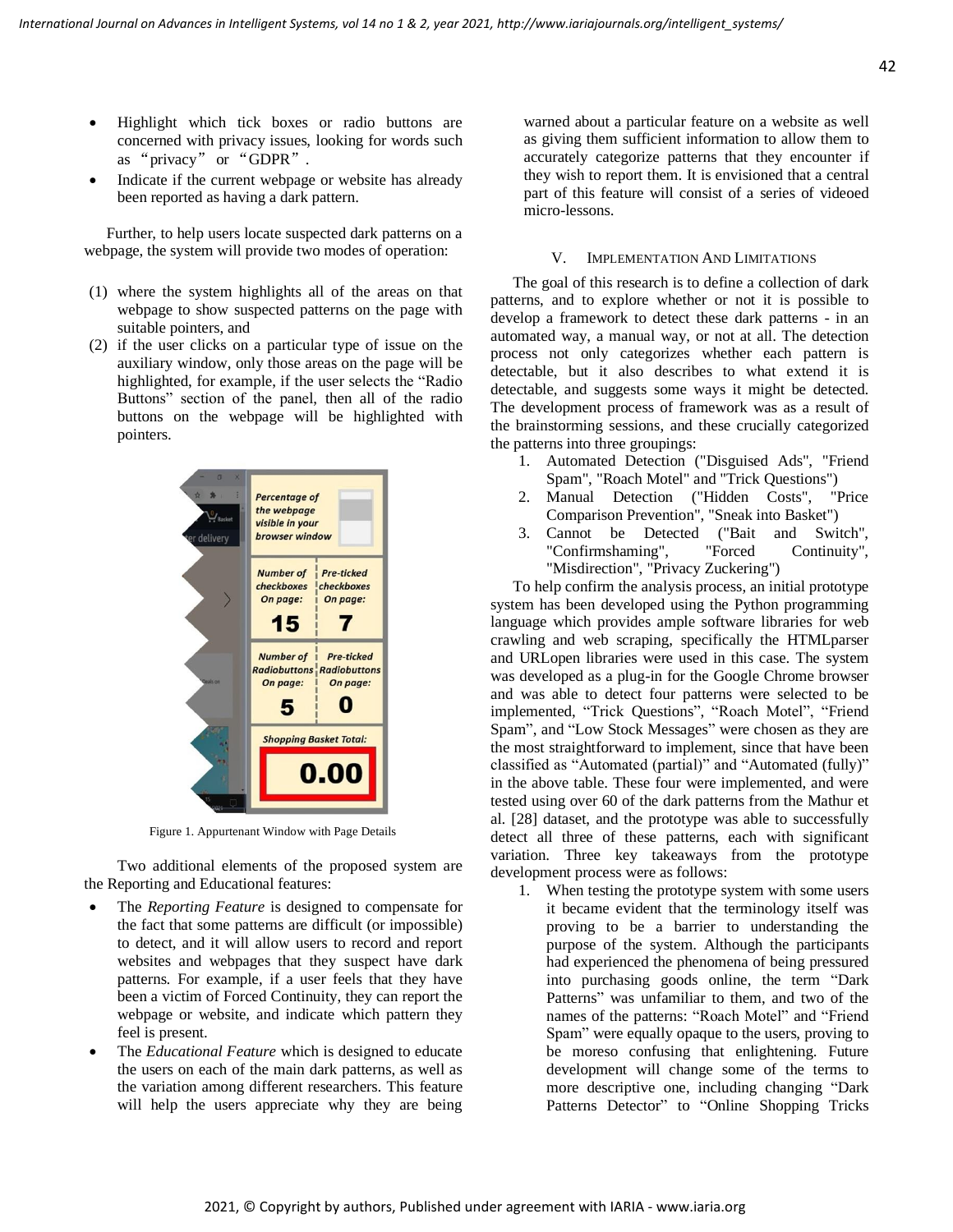Detector", changing "Roach Motel" to "Hard to Unsubscribe", and changing "Friend Spam" to "May use your addressbook".

- 2. A rudimentary Optical Character Recognition (OCR) system was developed to read text off the images on webpages to determine if they have messages that could be considered to be Dark Patterns, for example, text saying "Only a Limited Amount of Stock Left". The implementation proved to be highly effective in terms of reading text from the images, but slowed down the overall detection process significantly, and particularly for websites that had a lot of images on them, it delayed the detection process from being almost instantaneous into taking almost 10 minutes to complete the process.
- 3. Perhaps one of the most interesting outcomes of the prototyping process was that it allowed the researchers to interrogate their fundamental understanding of the notion of a Dark Pattern. Most websites include some forms advertising, which are not the same as dark patterns, for example, some of the test sites included phrases such as "Customers who bought this product also bought ..." which were classified as Dark Patterns by the system, as they are similar to a "Fake Activity" which might say something like "Other Customers are looking at this product". After much discussion it became clear that this is just advertising, and in particular, it is persuasive advertising, which is similar to Dark Patterns, but they differ in that they do not rely on pressuring or confusing the customers.

In terms of the limitations of this research, perhaps the most serious one is the fact that five of the patterns ("Misdirection", "Confirmshaming", "Forced Continuity", "Privacy Zuckering", and "Bait and Switch") have been classified as "Cannot be detected". If these cannot be detected, it significantly limits the efficacy of the final tool, therefore a thorough exploration of the Mathur et al. [32] dataset is planned to determine if there are any implicit characteristics associated with these five patterns that can be used to detect them (either automatically or manually), as well as a number of further brainstorming sessions.

It is also worth noting that that the full implementation of this framework will result in some additional challenges, for example, some sites have a special file called Robots.txt that prohibits the use of web scraping, and it is also the case that some sites use technologies that make them more difficult to parse, for example, frames or webpages implemented in Javascript or CSS.

Finally, another consideration is that many shoppers use mobile applications instead of websites to purchase products and services, and the techniques outlined so far would be ineffective on these applications.

#### VI. CONCLUSIONS AND FUTRE WORK

This paper presented a framework for the detection of web-based dark patterns and an accompanying proposed software tool. It begins with a review of some of the key literature in this field, which highlights some of the reasons for the success of dark patterns, as well as their ubiquity. It follows this with an explanation of some of the key dark patterns, and a categorization of the patterns as being in one of the following three classifications:

- 1. A suspected pattern that can be detected in an automated way (partially or fully), in other words there is some characteristic either in the text, images or HTML of a webpage or website that indicates that it is a dark pattern.
- 2. A suspected pattern that can be detected in a manual way (partially or fully), in other words there is some characteristic either in the text, images or HTML of a webpage or website that indicates that there is potential for dark pattern on this page or site, but because it cannot be detected definitively, the potential pattern is highlighted to the user.
- 3. A suspected pattern that cannot be detected, in other words there is so much variation in either how the pattern is defined or in how the pattern is implemented, there is no direct way of detecting it just using web crawling and web scraping techniques.

This classification, in turn, leads to the design of a proposed software tool with the ability to detect patterns from category 1, and to highlight potential instances of patterns from category 2. For those patterns in category 3, even if there is no obvious way to identify them, nonetheless, it is important to deal with them in some way, therefore additional features are required for the system, a *Reporting feature* to address instances of patterns for category 3, as well as an *Educational feature* to create awareness about dark patterns in general.

Future work will focus on full implementation of the software tool and the inclusion of the Reporting and Education features. The Reporting features of the system are envisioned to work either in *stand-alone mode*, or *shared mode*. In stand-alone mode the reporting process is recorded locally on the user's own computer as a series of XML files, whereas in shared mode, the user can share their suspicions about potential dark patterns with other users also using the system, and they can also label and add a description to the suspected pattern.

The Educational features will consist of a series of micro-lessons describing the range of dark patterns. Also, a series of pop-up windows will be developed with simple explanations (and links to examples) of a specific pattern will be developed, to remind the users about the key characteristics of each specific pattern.

Finally, the framework provides a way forward to deal with dark patterns in a comprehensive and comprehensible manner. This has become more and more important as the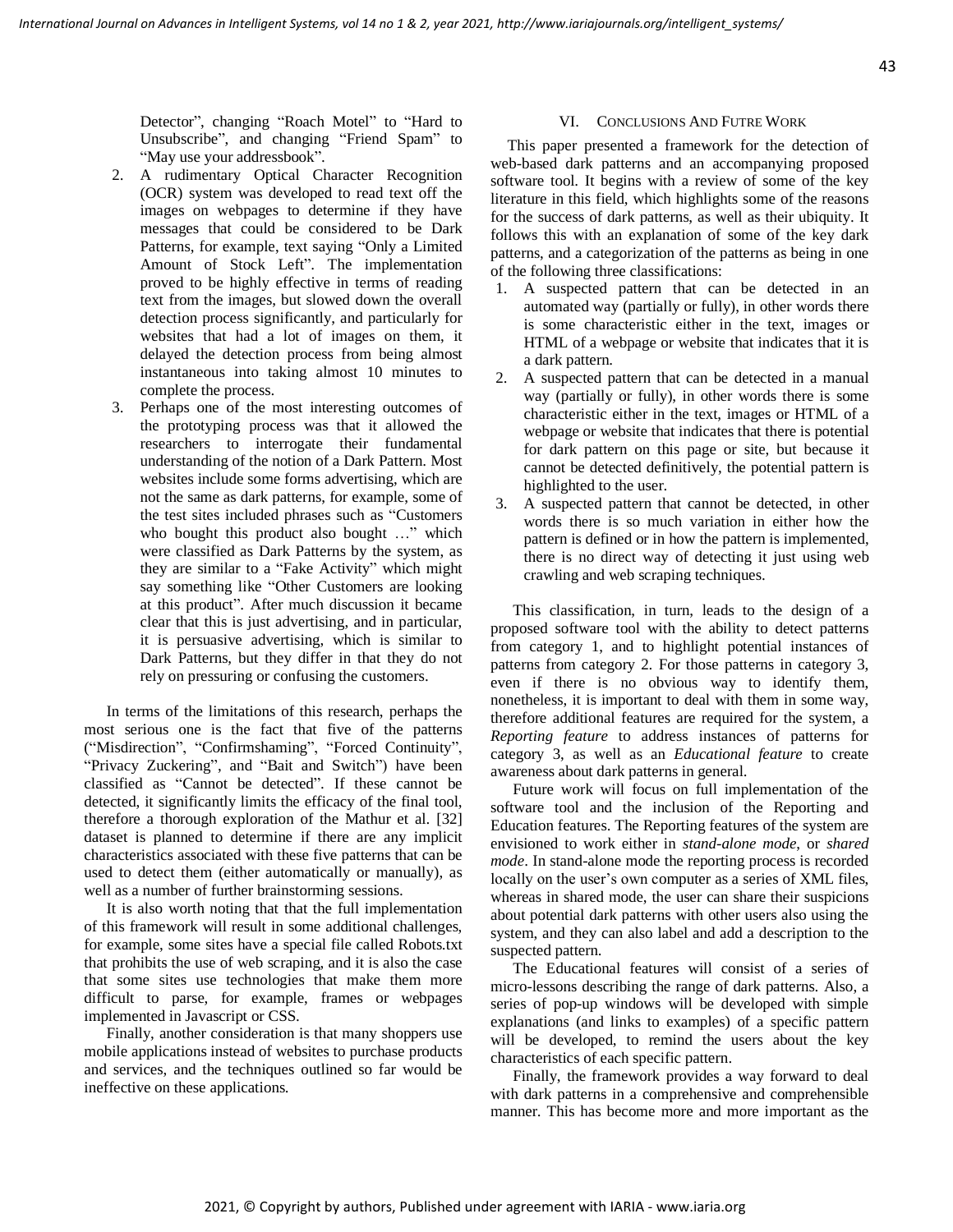number of services that have become available online continues to grow, and in many cases these services are available only exclusively online. It, therefore, becomes a matter of necessity that as many people as possible are aware of these deceitful patterns, and incumbent on IT practitioners to spread the word about these patterns.

#### ACKNOWLEDGMENT

The authors of this paper and the participants of the Ethics4EU project gratefully acknowledge the support of the Erasmus+ programme of the European Union. The European Commission's support for the production of this publication does not constitute an endorsement of the contents, which reflect the views only of the authors, and the Commission cannot be held responsible for any use which may be made of the information contained therein.

#### **REFERENCES**

- [1] A. Curley, D. O'Sullivan, D. Gordon, B. Tierney, I. Stavrakakis, "The Design of a Framework for the Detection of Web-Based Dark Patterns". ICDS 2021: The 15th International Conference on Digital Society, Nice, France, 18th - 22nd, July 2021.
- [2] A. Narayanan, A. Mathur, M. Chetty, M. Kshirsagar, "Dark Patterns: Past, Present, and Future: The evolution of tricky user interfaces". Queue, 18(2), pp. 67-92, 2020.
- [3] D. O'Sullivan, D. Gordon, "Check Your Tech Considering the Provenance of Data Used to Build Digital Products and Services: Case Studies and an Ethical CheckSheet", IFIP WG 9.4 European Conference on the Social Implications of Computers in Developing Countries, 10th–11th June 2020, Salford, UK, 2020.
- [4] H. Brignull, "Dark patterns: Deception vs. honesty in UI design". Interaction Design, Usability, 338, 2011.
- [5] C. M. Gray, Y. Kou, Y., B. Battles, J. Hoggatt, A. L. Toombs,"The dark (patterns) side of UX design". In Proceedings of the 2018 CHI Conference on Human Factors in Computing Systems, pp. 1-14, 2018.
- [6] A. Acquisti, I. Adjerid, R. Balebako, L. Brandimarte, L. F. Cranor, S. Komanduri, S. Wilson "Nudges for privacy and security: Understanding and assisting users' choices online", ACM Computing Surveys (CSUR), 50(3), pp. 1-41, 2017.
- [7] M. Maier, "Dark patterns: An end user perspective". Master's thesis. Umeå University, 2019.
- [8] R. Mehta, R. J. Zhu, "Blue or red? Exploring the effect of color on cognitive task performances", Science (New York, N.Y.), 323(5918), pp. 1226–1229, 2009.
- [9] D. Kahneman, "Thinking, Fast and Slow", Penguin Books, 2011.
- [10] C. Bösch, B. Erb, F. Kargl, H. Kopp, S. Pfattheicher, "Tales from the dark side: Privacy dark strategies and privacy dark patterns". Proceedings on Privacy Enhancing Technologies,  $2016(4)$ , pp. 237-254, 2016.
- [11] A. Acquisti, "Nudging privacy: The behavioral economics of personal information". IEEE Security & Privacy, 7(6), pp. 82- 85. 2009.
- [12] H. Almuhimedi, F. Schaub, N. Sadeh, N.I. Adjerid, A. Acquisti, J. Gluck, Y. Agarwal, "Your location has been shared 5,398 times! A field study on mobile app privacy nudging". In Proceedings of the 33rd annual ACM conference on human factors in computing systems, pp. 787-796, 2015.
- [13] E. Peer, S. Egelman, M. Harbach, N. Malkin, A. Mathur, A. Frik, "Nudge me right: Personalizing online security nudges to people's decision-making styles". Computers in Human Behavior, 109, 106347, 2020.
- [14] R. Cialdini, "Influence. The Psychology of Persuasion". New York, NY: William Morrowe Company, 1984.
- [15] A. E. Waldman, "Cognitive biases, dark patterns, and the 'privacy paradox". Current opinion in psychology, 31, pp. 105-109, 2020.
- [16] D. Ariely, G. Loewenstein, D. Prelec, "Coherent arbitrariness: Stable demand curves without stable preferences". The Quarterly journal of economics, 118(1), pp. 73-106, 2003.
- [17] I. Adjerid, A. Acquisti, L. Brandimarte, G. Loewenstein, "Sleights of privacy: Framing, disclosures, and the limits of transparency". In Proceedings of the ninth symposium on usable privacy and security, pp. 1-11. 2013.
- [18] A. Acquisti, J. Grossklags "Losses, gains, and hyperbolic discounting: An experimental approach to information security attitudes and behavior". In 2nd Annual Workshop on Economics and Information Security-WEIS (Vol. 3, pp. 1- 27), 2003.
- [19] J. Puaschunder, "Towards a utility theory of privacy and information sharing and the introduction of hyper-hyperbolic discounting in the digital big data age". In Handbook of research on social and organizational dynamics in the digital era, pp. 157-200, IGI Global, 2020.
- [20] Y. Wang, G. Norcie, S. Komanduri, A. Acquisti, P. Leon, L. F. Cranor, "I regretted the minute I pressed share" qualitative study of regrets on Facebook. In Proceedings of the seventh symposium on usable privacy and security, pp. 1- 16, 2011.
- [21] A. Chernev, U. Böckenholt, J. Goodman, "Choice overload: A conceptual review and meta-analysis". Journal of Consumer Psychology, 25(2), pp. 333-358, 2015.
- [22] S. Jilke, G. G. Van Ryzin, G. G. S. Van de Walle, "Responses to decline in marketized public services: An experimental evaluation of choice overload". J. of Public Administration Research & Theory, 26(3), pp. 421-432, 2016.
- [23] K. Nagar, P. Gandotra, "Exploring choice overload, internet shopping anxiety, variety seeking and online shopping adoption relationship: Evidence from online fashion stores". Global Business Review, 17(4), pp. 851-869, 2016.
- [24] G. A. Veltri, A. Ivchenko, "The impact of different forms of cognitive scarcity on online privacy disclosure". Computers in human behavior, 73, pp. 238-246, 2017.
- [25] T. Alashoor, R. Baskerville, "The privacy paradox: The role of cognitive absorption in the social networking activity". In Thirty Sixth International Conference on Information Systems, Fort Worth, Texas, USA, pp. 1–20, 2015.
- [26] A. Acquisti, L. Brandimarte, G. Loewenstein, "Privacy and human behavior in the age of information". Science, 347(6221), pp. 509-514, 2015.
- [27] S. Kokolakis, "Privacy attitudes and privacy behaviour: A review of current research on the privacy paradox phenomenon". Computers & security, 64, pp. 122-134, 2017.
- [28] P. A. Norberg, D. R. Horne, D. A. Horne, "The privacy paradox: Personal information disclosure intentions versus behaviors". Journal of consumer affairs, 41(1), pp. 100-126, 2007.
- [29] GDPR, EU General Data Protection Regulation (GDPR): Regulation (EU) 2016/679 of the European Parliament, Article 4, 2016, https://gdpr-info.eu/art-4-gdpr/
- [30] S. Zuboff, "The Age of Surveillance Capitalism: The Fight for Human Future at the New Frontier of Power". London: Profile Books, ISBN 978-1-7881-6316-3, 2019.
- [31] M. Van Otterlo, "Automated experimentation in Walden 3.0.: The next step in profiling, predicting, control and